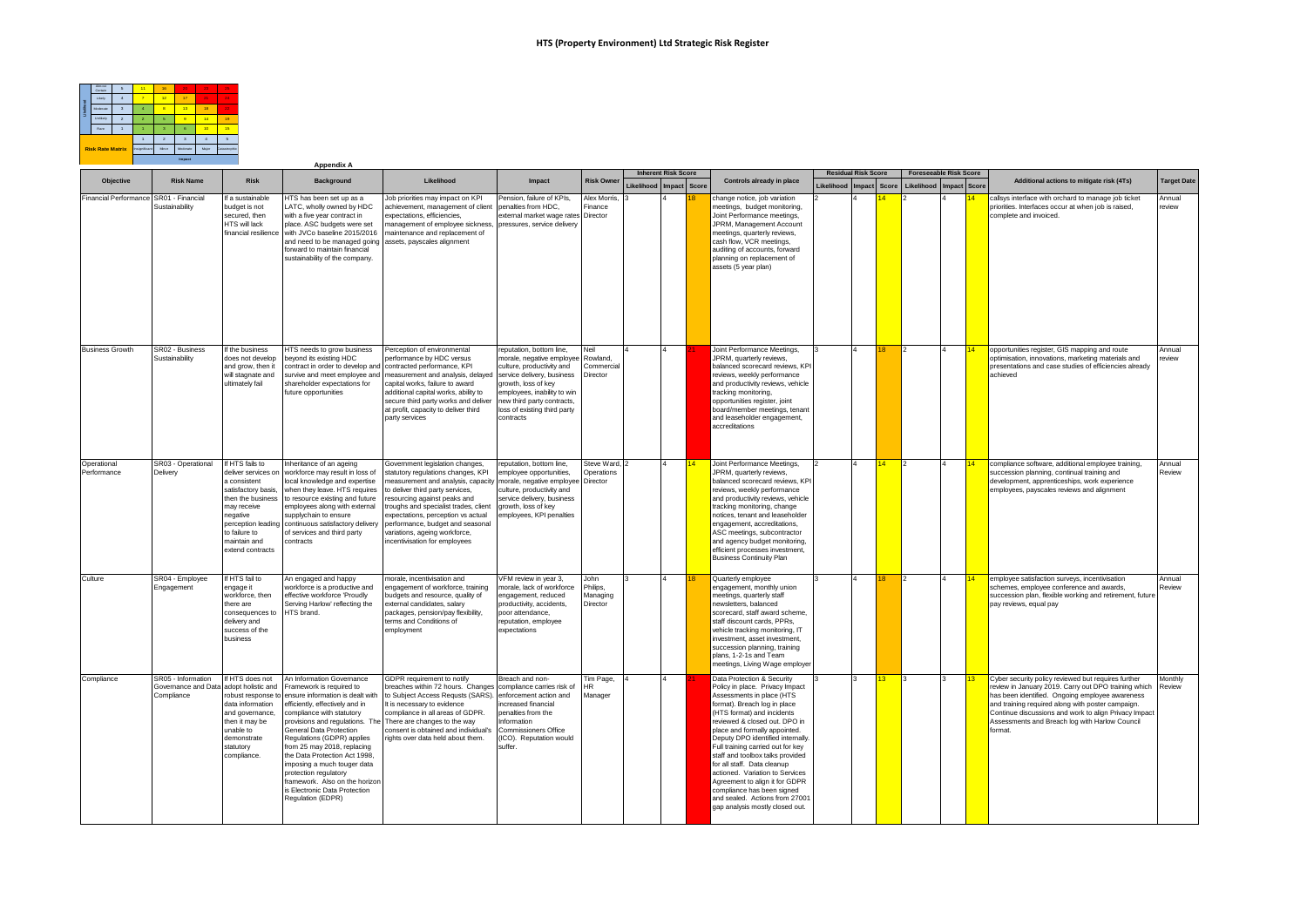| Objective                  | <b>Department</b>                                                                        | <b>Risk Name</b>        | <b>Risk</b>                                                                                                                                                                                                                                                   | <b>Background</b>                                                                                                                                                  | Likelihood                                                                                                                                              | Impact                                                                                                                                                                                                                                                                                                          | <b>Risk Owner</b> | <b>Inherent Risk Score</b>  |  | Controls already in place                                                                                                                                                                                                                                                                                                                                                                                                                                                                                                                                                                                                                               |                   | <b>Residual Risk Score</b> |                                              | <b>Foreseeable Risk Score</b> | Additional actions to mitigate risk (4Ts)                                                                                 | Target Date |
|----------------------------|------------------------------------------------------------------------------------------|-------------------------|---------------------------------------------------------------------------------------------------------------------------------------------------------------------------------------------------------------------------------------------------------------|--------------------------------------------------------------------------------------------------------------------------------------------------------------------|---------------------------------------------------------------------------------------------------------------------------------------------------------|-----------------------------------------------------------------------------------------------------------------------------------------------------------------------------------------------------------------------------------------------------------------------------------------------------------------|-------------------|-----------------------------|--|---------------------------------------------------------------------------------------------------------------------------------------------------------------------------------------------------------------------------------------------------------------------------------------------------------------------------------------------------------------------------------------------------------------------------------------------------------------------------------------------------------------------------------------------------------------------------------------------------------------------------------------------------------|-------------------|----------------------------|----------------------------------------------|-------------------------------|---------------------------------------------------------------------------------------------------------------------------|-------------|
|                            |                                                                                          |                         |                                                                                                                                                                                                                                                               |                                                                                                                                                                    |                                                                                                                                                         |                                                                                                                                                                                                                                                                                                                 |                   | Likelihood   Impact   Score |  |                                                                                                                                                                                                                                                                                                                                                                                                                                                                                                                                                                                                                                                         | <b>Likelihood</b> |                            | Impact   Score   Likelihood   Impact   Score |                               |                                                                                                                           |             |
| Operational<br>Performance | COMMERCIAL, PROCUREMENT Contract<br>& PERFORMANCE<br>DEPARTMENT (Performance)            | Performance             | f we fail to manage our<br>operations, then we may<br>not achieve the required<br>success rate on contracted statutory compliance<br>major and minor KPIs                                                                                                     | HTS (P&E) Ltd must<br>manage and report<br>contractual KPI's and<br>to HDC to provide<br>assurance on<br>performance of the<br>contract.                           | Failure to gather, report<br>or meet the KPI's.<br>Reliance on single<br>compile the reporting<br>information.                                          | Damages Incurred, loss of revenue,<br>reputational damage and loss of<br>contract with Harlow Council. In<br>individual across areas to addition inititation of improvement<br>plans would be required to bring<br>performance back to required<br>standard.                                                    | Neil Rowland      |                             |  | 21 Gather the information from various service areas and<br>produces reports internally on a monthly basis and<br>externally on a quarterly basis. Reports provided to the<br>performance manager who undertakes an audit, forwards<br>to contracts manager for sign off. Reports also shared in<br>operational meeting with Harlow Council, at JPRM (senior<br>management level), HTS Board, and shareholder sub-<br>committee. Reports are discussed in monthly meetings<br>with exception of HTS Board and Shareholder sub<br>committee which is on a quarterly basis. Once reports are<br>agreed, they are released to HDC for quarterly reporting. |                   | 14                         |                                              |                               | 14 Upskilling to ensure more than one employee Monthly<br>has knowledge of areas such as KPI audit                        |             |
| Operational<br>Performance | COMMERCIAL, PROCUREMENT Transparency<br>& PERFORMANCE<br>DEPARTMENT (Performance)        |                         | If we do not report<br>performance or report<br>incorrectly, then we will<br>not be able to validate HTS<br>performance to external<br>parties.                                                                                                               | to demonstrate<br>transparency and<br>provides reports to do<br>this (e.g. volume<br>drivers,<br>measurements and<br>right first time').                           | HTS has an obligation Failure to gather data,<br>provide reports or audit<br>of information                                                             | Incorrect reporting. Inability to<br>provide transparency and validation.<br>Challenge from residents and<br>leaseholders and reputational<br>damage.                                                                                                                                                           | Neil Rowland      |                             |  | 17 Communication, courses, trackers, case studies                                                                                                                                                                                                                                                                                                                                                                                                                                                                                                                                                                                                       |                   |                            |                                              |                               | 5 Upskilling to ensure more than one employee Monthly<br>has knowledge to gather and report on<br>performance             |             |
| Financial<br>Performance   | COMMERCIAL, PROCUREMENT Purchase of Goods<br>& PERFORMANCE<br>DEPARTMENT (Purchasing)    |                         | If we are unable to provide Reducing expensive<br>value for money goods,<br>then it will affect the cost<br>of services and underlying<br>profits. This will impact on<br>the performance as the<br>KPI's may not be met<br>(timescales to complete<br>works) | stocks of goods in<br>warehouse creates<br>financial operating<br>efficiencies. HTS<br>strives to purchase<br>value for money<br>goods with efficient<br>delivery. | Reliance on a single<br>supplier (contractual<br>obligation), Just in time<br>process which replace<br>Some materials may<br>have volatile costs.       | Increased costs of working (including Steve Ward<br>increased cost of goods) delays in<br>works completion, failure to meet<br>KPI's, identification of alternative<br>stores - this does reduce suppliers within a reasonable time<br>cost but adds complexity. frame. Inefficiency of labour<br>displacement. |                   |                             |  | 18 Alternative suppliers, PFH - procurement for Housing<br>(benchmark suppliers and provide fixed costs). Labour force<br>could operate in another area - multi trade work force.<br>Internally procurement team (2 purchasing partners)                                                                                                                                                                                                                                                                                                                                                                                                                |                   |                            |                                              |                               | 5 On Going development of work force. Relief<br>event if there was a national shortage (part o<br>contract)               | Monthly     |
| Culture                    | <b>FINANCE &amp; BUSINESS</b><br>SUPPORT DEPARTMENT<br>(Business)<br>Support/Governance) | Complaints<br>Handling  | f customer complaints are<br>not dealt with properly,<br>then opportunities to<br>improve working practices<br>and processes may be<br>nissed                                                                                                                 | <b>Customer complaints</b><br>need to be managed<br>efficiently within<br>timescales and<br>earning points<br>addressed.                                           | Efficiencies in dealing<br>the investigation is<br>handled. How identified<br>learning is fed back to<br>the business.                                  | Reputational damage, adverse<br>with the complaints and reputational risk, financial risk<br>in the right manner. How (compensation), resources for<br>escalation of complaints. Failure to<br>meet legislative requirements and<br>ontract failure.                                                            | Neil Rowland      |                             |  | 13 Set timescales, esculation process for each stage, monthly<br>meeting with performance manager looking at trends.<br>Complaints officer from HDC reviews performance. Audit<br>by HDC of responses (Simon Piper) - decision may be<br>changed upon review. Reviewed as per first risk. Learning<br>points and following trends fed back into business via<br>departmental managers as per reports issued for<br>improvements - managers then provide further<br>training/tool box talk etc to team. Post works inspections<br>by both parties (aim up to 10%). Disiplinary action                                                                    |                   |                            |                                              |                               | Additional Training (tool box talks) Disiplinary Monthly<br>action. Achieve Customer Service Excellence<br>Accreditation. |             |
| Compliance                 | <b>FINANCE &amp; BUSINESS</b><br>SUPPORT DEPARTMENT<br>(Business<br>Support/Governance)  | Statutory<br>Compliance | If statutory compliance<br>testing requirements are I must be carried out<br>not met, then the Council's within statutory<br>tenants may be at risk.                                                                                                          | Compliance testing<br>timeframes                                                                                                                                   | Compliance<br>communications also<br>need to be sent out<br>accurately and on a<br>timely basis. Timely<br>issue of letters in<br>advance of the works. | Reputational damage, adverse<br>reputational risk, financial risk<br>(compensation), escalation of<br>complaints. Failure to meet<br>legislative requirements and<br>contract failure. Risk of<br>injury/death/explosion sustained to<br>residents. Prosection by HSE                                           | Steve Ward        |                             |  | 24 10 Month cycle, strict no access procedure and court<br>proceedings issued to take action within 45 days. IT system<br>that provides reporting process and sub contractors if<br>required (if sickness of internal staff). Provided in monthly<br>reporting. If gas appliance is fitted externally - turn off gas<br>supply from mains, take photos                                                                                                                                                                                                                                                                                                  |                   |                            | 15                                           | 15                            |                                                                                                                           | Monthly     |
| Financial<br>Performance   | <b>FINANCE &amp; BUSINESS</b><br><b>SUPPORT DEPARTMENT</b><br>(Finance)                  | Cash Flow               | If HTS does not manage<br>it will be unable to meet its flow to avoid<br>financial obligations                                                                                                                                                                | It is imporant to<br>extended cash<br>shortages and ensure<br>the business can meet<br>its finaincial<br>obligations                                               | Management of cash<br>unable to meet financial failure of business<br>liabilities                                                                       | Unable to pay suppliers and staff,<br>cash flow adequately, then properly manage cash flow - financial planning, failure of supply chain, staff morale,                                                                                                                                                         | Alex Morris       |                             |  | 21 Financial planning system in place, financial monitoring,<br>across service discussions (monthly management meetings)<br>2 director sign off on all payments. Building a reserve. Costs<br>from contractor paid month in advance before liabilities are<br>paid. Sage System in place.                                                                                                                                                                                                                                                                                                                                                               |                   |                            |                                              |                               | 9 Building a reserve and Financial monitoring                                                                             | Monthly     |

|            | Almost<br>Certain       | 5                         | 11             | 16             | 20       | 23             | 25           |
|------------|-------------------------|---------------------------|----------------|----------------|----------|----------------|--------------|
|            | Likely                  | $\overline{4}$            | $\overline{7}$ | 12             | 17       | 21             | 24           |
| Likelihood | Moderate                | $\ensuremath{\mathsf{3}}$ | $\overline{4}$ | 8              | 13       | 18             | 22           |
|            | Unlikely                | $\overline{2}$            | $\overline{2}$ | 5              | 9        | 14             | 19           |
|            | Rare                    | h                         |                | 3              | 6        | 10             | 15           |
|            |                         |                           |                | $\overline{2}$ | 3        | $\overline{A}$ | 5            |
|            | <b>Risk Rate Matrix</b> |                           | Insignificant  | Minor          | Moderate | Major          | Catastrophic |
|            |                         |                           |                |                | Impact   |                |              |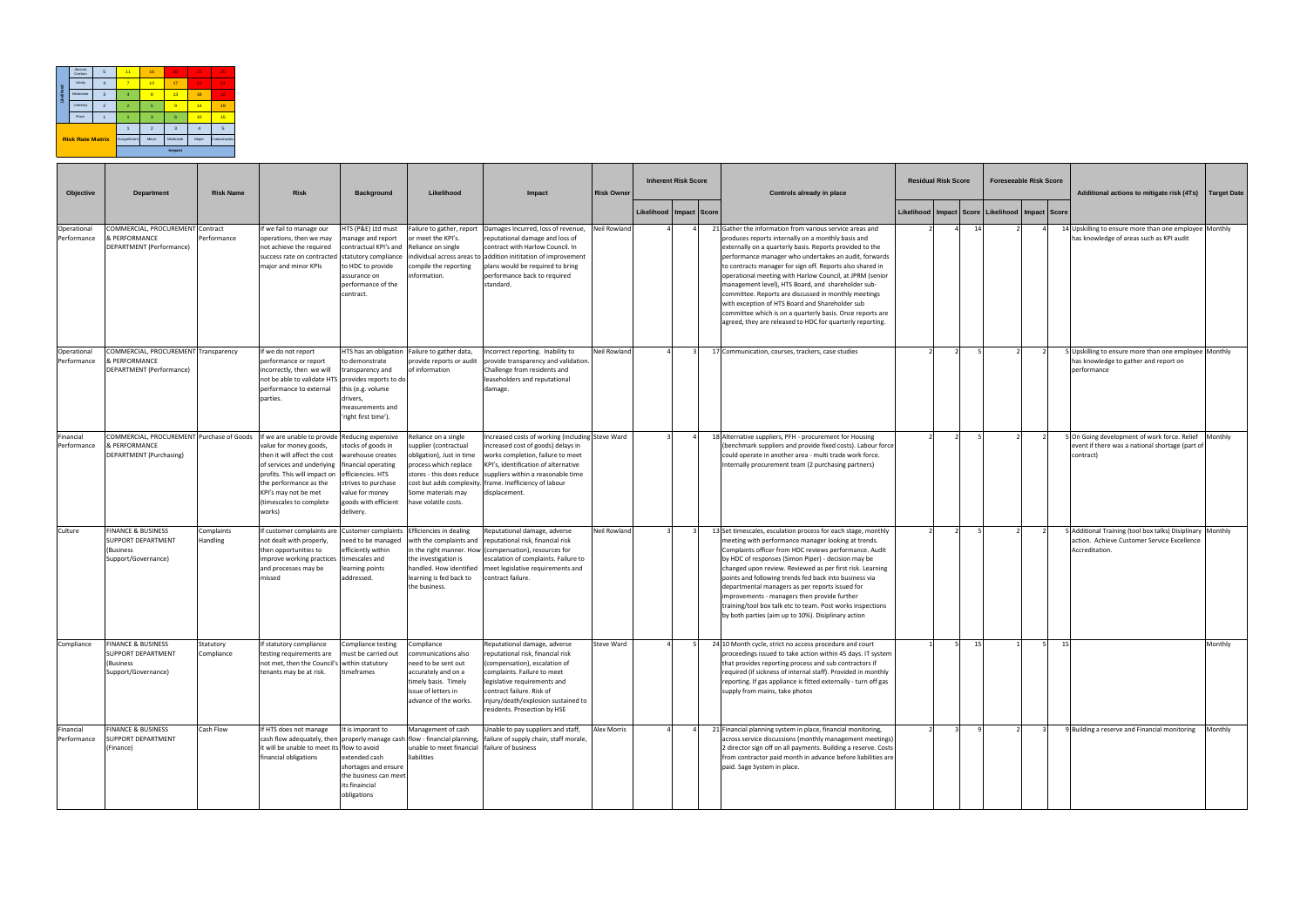| Objective                  | <b>Department</b>                                           | <b>Risk Name</b>          | Risk                                                                                                                                                       | <b>Background</b>                                                                                                                                                                                                                   | Likelihood                                                                                                                                                                                                                                                                                                                                                                 | Impact                                                                                                                                                                                                                                                                                                                                                                                                                                                                                                                                                                                         | <b>Risk Owner</b>  | <b>Inherent Risk Score</b>  |  | Controls already in place                                                                                                                                                                                                                                                                                                       | <b>Residual Risk Score</b> |                |                                                           | <b>Foreseeable Risk Score</b> |  | Additional actions to mitigate risk (4Ts)   Target Date                                                                                                                                           |         |
|----------------------------|-------------------------------------------------------------|---------------------------|------------------------------------------------------------------------------------------------------------------------------------------------------------|-------------------------------------------------------------------------------------------------------------------------------------------------------------------------------------------------------------------------------------|----------------------------------------------------------------------------------------------------------------------------------------------------------------------------------------------------------------------------------------------------------------------------------------------------------------------------------------------------------------------------|------------------------------------------------------------------------------------------------------------------------------------------------------------------------------------------------------------------------------------------------------------------------------------------------------------------------------------------------------------------------------------------------------------------------------------------------------------------------------------------------------------------------------------------------------------------------------------------------|--------------------|-----------------------------|--|---------------------------------------------------------------------------------------------------------------------------------------------------------------------------------------------------------------------------------------------------------------------------------------------------------------------------------|----------------------------|----------------|-----------------------------------------------------------|-------------------------------|--|---------------------------------------------------------------------------------------------------------------------------------------------------------------------------------------------------|---------|
|                            |                                                             |                           |                                                                                                                                                            |                                                                                                                                                                                                                                     |                                                                                                                                                                                                                                                                                                                                                                            |                                                                                                                                                                                                                                                                                                                                                                                                                                                                                                                                                                                                |                    | Likelihood   Impact   Score |  |                                                                                                                                                                                                                                                                                                                                 |                            |                | Likelihood   Impact   Score   Likelihood   Impact   Score |                               |  |                                                                                                                                                                                                   |         |
| Financial<br>Performance   | FINANCE & BUSINESS<br><b>UPPORT DEPARTMENT</b><br>(Finance) |                           | Budget Monitoring If financial performance is It is necessary to<br>not regularly monitored,<br>then HTS may overspend<br>its budget                       | nonitor and control<br>variances between<br>budgeted amounts<br>and actual financial<br>peerformance to<br>determine how well<br>HTS is meeting its<br>goals and controllling<br>costs                                              | contract monitoring.<br>Cost of materials.                                                                                                                                                                                                                                                                                                                                 | Lack of budget control or Budget overspend, reduced profits,<br>failure of business                                                                                                                                                                                                                                                                                                                                                                                                                                                                                                            | <b>Alex Morris</b> |                             |  | 21 VCR Process, monthly management meetings, procurement<br>when orders are placed with sub contractors in comparison<br>to internal staff, productivity of the operatives, purchasing<br>deals of materials                                                                                                                    |                            |                |                                                           |                               |  |                                                                                                                                                                                                   | Monthly |
| Operational<br>Performance | OPERATIONS DEPARTMENT<br>(Repairs and Maintenance)          | Workforce skills          | If we do not have a<br>workforce with the correct to have appropriate<br>skillsets, then we may not<br>be able to meet contract<br>requirements            | training, knowledge<br>and skills to<br>undertake work safely Union action. Pay<br>and to a high<br>standard.                                                                                                                       | Absence, age profile,<br>recruitment issues,<br>demand led business.<br>conditions. Quality of<br>work. Demand of work                                                                                                                                                                                                                                                     | HTS Workforce needs Lack of training, sickness Unable to provide services within<br>timescales, reputational damage, no<br>service, poor service, failure to meet<br>KPI's, complaints, damage/injury<br>caused by workforce and increased<br>damage due to delays in works.<br>Increased costs, due to obtaining<br>agency workers to backfill, liability<br>insurance claims. Increased<br>incidents and accidents including<br>motor accidents. Union<br>demands/strikes. Performance<br>monitoring issues (KPIs). Work<br>performance issues. Demand for<br>work force (increase/decrease) | Steve Ward         |                             |  | 21 Sickness absence policy, recruitment policy, occ health<br>policy, access to agencies, training programme, health<br>days. Senior Management Team Meetings                                                                                                                                                                   |                            | $\overline{1}$ |                                                           |                               |  | 17 Apprenticeships, work placements, up<br>skilling, multi skilling, internal promotions                                                                                                          | Monthly |
| Operational<br>Performance | OPERATIONS DEPARTMENT<br>(Repairs and Maintenance)          | Repairs System            | If the repairs system is not Efficient repairs and<br>reliable, then repairs and<br>maintenance work will not workflow relies on<br>be managed efficiently | naintenance<br>reliable and<br>accessible logging and reliance on single<br>reporting of jobs<br>including completion<br>an auditable trail.<br>HTS relies on an<br>external system<br>and maintenance<br>system.                   | Size of provider,<br>reliability of<br>ystem/system owners,<br>cloud hosted system,<br>internal employee,<br>interface between<br>of work together with orchard and callsys (both<br>systems to be updated).<br>No notification of right to<br>buy/change of tenancy<br>provider for its repairs to update system and<br>send comms to correct<br>tenant (E.g. Gas checks) | Disruption to service, inefficient<br>management of jobs,<br>communication issues                                                                                                                                                                                                                                                                                                                                                                                                                                                                                                              | Steve Ward         |                             |  | 18 Callsys (Housing management system) provides auditable<br>trail and interfaces with orchard and used to pay sub<br>contractors and ordering materials through it (job costs are<br>tracked)                                                                                                                                  |                            | $\overline{1}$ |                                                           |                               |  | 13 Review supplier                                                                                                                                                                                | Annual  |
| Operational<br>Performance | HR, PAYROLL AND<br>COMMUNICATIONS<br>DEPARTMENT             | Workforce<br>Management   | If HTS fail to properly<br>manage its employees,<br>then service delivery could and policies by HR is<br>be jeopordised                                    | Active management<br>of communications<br>engaged workforce                                                                                                                                                                         | New department<br>(inexperience of the<br>team), current policies<br>required to ensure an and procedures in line<br>with statutory<br>requirements,<br>communication issues,<br>culture.                                                                                                                                                                                  | Tribunals, stress, grievance,<br>disiplinaries, increased sickness,<br>resource planning, poor service<br>delivery, budgetary control (agency),<br>increased costs, industrial relations,<br>employee relations, reputational<br>damage                                                                                                                                                                                                                                                                                                                                                        | Tim Page           |                             |  | 17 Robust policies and procedures, balance score card, in<br>house management (monitoring and reporting), JPRM<br>Reports, SMT meetings, union meetings/JNCC (joint<br>negogiation committee), staff briefings, training, tool box<br>talks, 1-2-1's, open door policy, newsletters                                             |                            |                |                                                           |                               |  | Workshops, sickness absence management,<br>enforcement of policies, education of line<br>management to provide confidence and<br>ownership and support of senior<br>management, staff engagement. | Monthly |
| Operational<br>Performance | HR, PAYROLL AND<br>COMMUNICATIONS<br>DEPARTMENT             | <b>Payroll Processing</b> | If payroll is not processed Correct processing of Collection of data, new<br>correctly, then staff may<br>suffer due to incorrect or<br>late payments      | mployee payroll and department<br>ssociated<br>information in a<br>timely manner to<br>meet deadlines.<br>Providing correct<br>annual returns to<br>revenue and customs timescales (pay<br>and to Essex Pension schedule).<br>Fund. | (inexperience of the<br>team), inhouse payroll,<br>internal and external<br>agencies, IT system<br>(Sage), reliance on<br>individuals, human error,                                                                                                                                                                                                                        | Staff not being paid, stress, incorrect Tim Page<br>amounts being paid, hardship,<br>wrong FPS, disengaged workforce,<br>poor performance, industrial action.                                                                                                                                                                                                                                                                                                                                                                                                                                  |                    |                             |  | 13 Back up of system (Sage), set cut of date each month to<br>give adequate time for data input, forms and policies in<br>place for recruitment and changes, director sign off<br>(authorised signatory), monthly checks and balances (edit<br>checks), post payroll resolution deadlines, advanced<br>payments and adjustments |                            |                |                                                           |                               |  | 5 Formal training of staff, succession planning,<br>multiskilling, remote access if required, back<br>up off site                                                                                 | Monthly |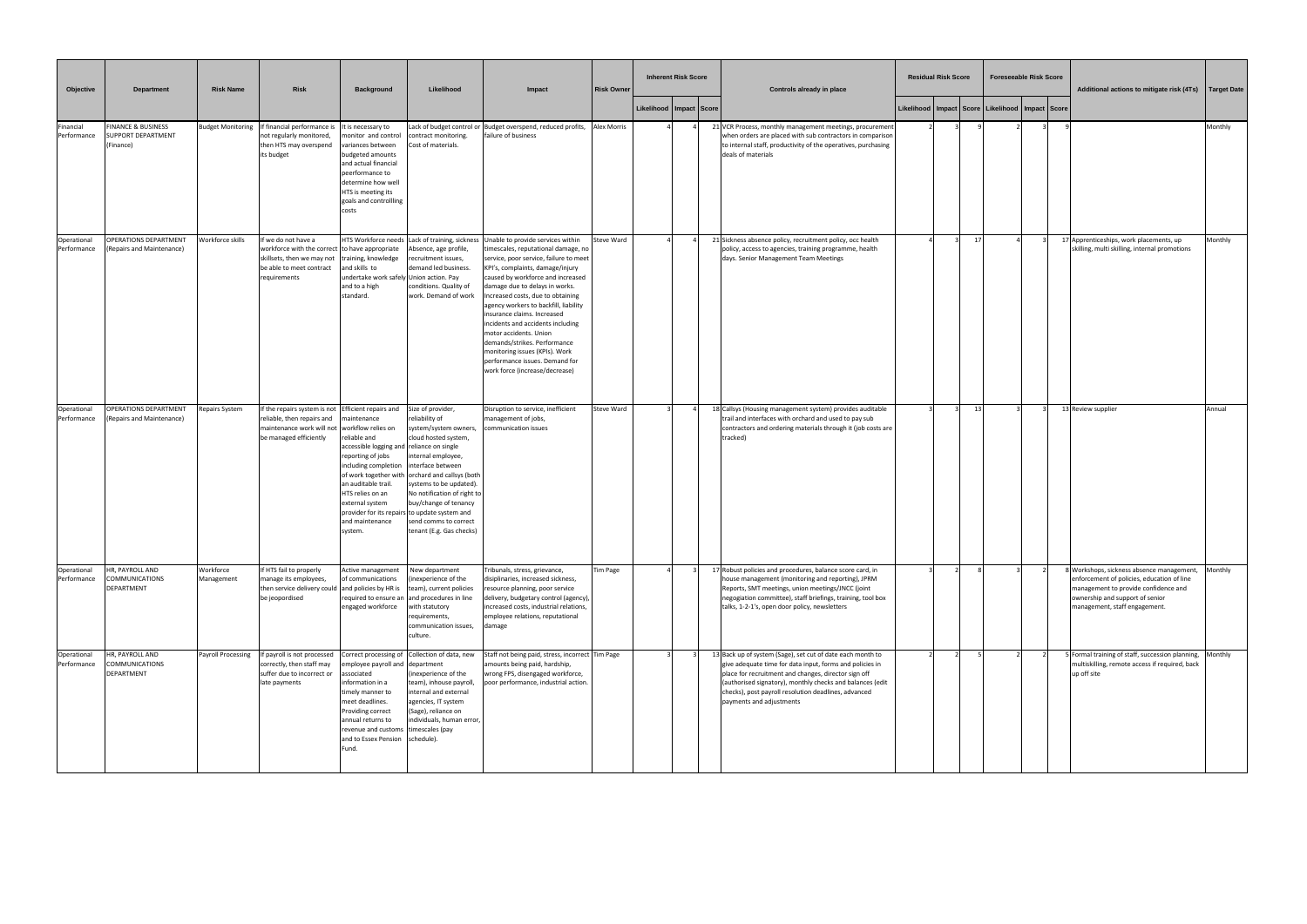| Objective                  | <b>Department</b>                                                             | <b>Risk Name</b>                      | <b>Risk</b>                                                                                                                                                                                                                                                                                                                                                                                                      | <b>Background</b>                                                                                                                                        | Likelihood                                                                                                                                                                                                                                                                                               | Impact                                                                                                                                                                                                                                                                                                                                                                         | <b>Risk Owner</b>   | <b>Inherent Risk Score</b>  | Controls already in place                                                                                                                                                                                                                                                                                                                                                                                                                                                                                 | <b>Residual Risk Score</b>                                |                | <b>Foreseeable Risk Score</b> | Additional actions to mitigate risk (4Ts)   Target Date                                                                                                                                                                                                                                                                                           |         |
|----------------------------|-------------------------------------------------------------------------------|---------------------------------------|------------------------------------------------------------------------------------------------------------------------------------------------------------------------------------------------------------------------------------------------------------------------------------------------------------------------------------------------------------------------------------------------------------------|----------------------------------------------------------------------------------------------------------------------------------------------------------|----------------------------------------------------------------------------------------------------------------------------------------------------------------------------------------------------------------------------------------------------------------------------------------------------------|--------------------------------------------------------------------------------------------------------------------------------------------------------------------------------------------------------------------------------------------------------------------------------------------------------------------------------------------------------------------------------|---------------------|-----------------------------|-----------------------------------------------------------------------------------------------------------------------------------------------------------------------------------------------------------------------------------------------------------------------------------------------------------------------------------------------------------------------------------------------------------------------------------------------------------------------------------------------------------|-----------------------------------------------------------|----------------|-------------------------------|---------------------------------------------------------------------------------------------------------------------------------------------------------------------------------------------------------------------------------------------------------------------------------------------------------------------------------------------------|---------|
|                            |                                                                               |                                       |                                                                                                                                                                                                                                                                                                                                                                                                                  |                                                                                                                                                          |                                                                                                                                                                                                                                                                                                          |                                                                                                                                                                                                                                                                                                                                                                                |                     | Likelihood   Impact   Score |                                                                                                                                                                                                                                                                                                                                                                                                                                                                                                           | Likelihood   Impact   Score   Likelihood   Impact   Score |                |                               |                                                                                                                                                                                                                                                                                                                                                   |         |
| Culture                    | HR, PAYROLL AND<br>COMMUNICATIONS<br>DEPARTMENT                               | Communications                        | If HTS does not adequately HTS should keep its<br>communicate with<br>stakeholders, the business stakeholders within<br>may suffer through poor<br>perception of HTS.                                                                                                                                                                                                                                            | workforce and other<br>the Council and<br>externally informed<br>positive and pro-<br>active<br>communications                                           | Misinformation,<br>ommunications, new<br>(twitter, linked in),                                                                                                                                                                                                                                           | Disengaged work force, poor<br>performance, unclear messages, bad<br>department, plaudits and publicity, providing incorrect<br>complaints, social media information, reputation, employee<br>assumptions, information overload,<br>and engaged through website, political change peoples (internal and external)<br>perceptions, culture, politics<br>(internal and external) | Tim Page            |                             | 21 JPRM, Newsletters, staff briefings, notice boards, emails,<br>texts, award ceremony, SSC, tenant and leaseholder<br>engagement meetings and forums, on site visits, web<br>development, toolbox talks, open door policy, portfolio 1-2-<br>1 sessions, CSR, donations, satisfaction surveys to members<br>of the public, Disability confident employer, living wage<br>employer, accreditation advertising.                                                                                            |                                                           |                |                               | 18 Satisfaction surveys to be communicated by Monthly<br>email/text for more engagement, new<br>website, SMB and SMT from Harlow Council<br>and HTS to communicate the same message.                                                                                                                                                              |         |
| Compliance                 | SAFETY, HEALTH,<br><b>ENVIRONMENTAL &amp;</b><br><b>COMPLIANCE DEPARTMENT</b> | Safe Working                          | If HTS does not have<br>adequate safety processes, robust safe working<br>then employees and the<br>general public may be at<br>risk                                                                                                                                                                                                                                                                             | HTS should have<br>procedures to<br>prevent incidents<br>emergency<br>if something goes<br>wrong (accidents, gas<br>leak, environmental<br>impact or BC) | Works involving<br>nembers of the public,<br>agency workers,<br>subcontractors, staff,<br>occurring and defined lusing equipment, trades<br>arrangements in place hot works), materials<br>and plant.                                                                                                    | Accidents and Incidents, RIDDORS,<br>RTA's, environmental spillage,<br>enforcing authority (HSE, EA, Police,<br>Fire, Environmental Health<br>investigations), reputational, bad<br>and services (can include   publicity, loss of work, staff morale,<br>loss of staff                                                                                                        | Stella Dunlop       |                             | 24 Management system, all staff training, regular updates,<br>new starter inductions, toolbox talks, audits (internal and<br>external), weekly and monthly inspections, policies and<br>procedures, accreditations, ISO, gas safe, NICEIC,<br>monitoring and reporting, SMT meetings, monthly SHEC<br>meetings, communication controls mentioned above, risk<br>assessments, sub contractor approval and monitoring (i.e.<br>subcontractors are constructionline approved)                                |                                                           | 1 <sup>2</sup> |                               | 13 Updating and monitoring the systems and<br>also reviewing and changing the systems as<br>required.                                                                                                                                                                                                                                             | Monthly |
| Compliance                 | SAFETY, HEALTH,<br><b>ENVIRONMENTAL &amp;</b><br>COMPLIANCE DEPARTMENT        | Depot working<br>environment          | If a safe working<br>environment is not<br>established at the depot,<br>then incidents and<br>accidents could occur.                                                                                                                                                                                                                                                                                             | HTS must manage the Lifts, gas, electrical,<br>depot and use of the<br>building to provide a<br>secure and safe<br>working environment. movement, air    | water, fire, hazardous<br>and equipment, vehicle<br>welfare, working<br>environment, lone<br>workers. Three depots<br>are Mead Park, Wych<br>Elm and Staple Tye.                                                                                                                                         | Accidents and Incidents, RIDDORS,<br>RTA's, environmental spillage,<br>materials, security, plant enforcing authority (HSE, EA, Police,<br>Fire, Environmental Health<br>investigations), reputational, bad<br>conditioning, ventilation, publicity, loss of work, staff morale,<br>loss of staff, staff safety, BC                                                            | Penny<br>Phillips   |                             | 18 Premises register, log shows due dates, onsite security,<br>SHEC management system, reporting process, regular<br>inspections and audits, lone worker out of hours system at<br>Mead Park. Adequate insurance cover in place across all<br>lines of business.                                                                                                                                                                                                                                          |                                                           |                |                               | 8 BC plan to be tested and rolled out                                                                                                                                                                                                                                                                                                             | Monthly |
| Compliance                 | SAFETY, HEALTH,<br><b>ENVIRONMENTAL &amp;</b><br>COMPLIANCE DEPARTMENT        | Hazardous<br>Substances<br>Handling   | If chemicals, substances<br>and asbestos is not<br>handled safely, then<br>employees and the general ensure that spills and<br>public may be at risk                                                                                                                                                                                                                                                             | When handling<br>hazardous substances asbestos removal,<br>it is necessary to<br>hazards to staff and<br>members of the<br>public are prevented          | Working on properties,<br>asbestos testing, use of<br>chemicals and materials,<br>clearance of properties<br>and dumped rubbish<br>including hazardeous<br>waste.                                                                                                                                        | contamination, exposure, incidents<br>and accidents, industrial disease,<br>enforcing authority, BC, reputation<br>and fines, prosecution, bad publicity,<br>ndangerment of the public and<br>staff.                                                                                                                                                                           | Stella Dunlop       |                             | 21 SHEC Assessments, policies and precures, SHEC<br>management system, asbestos register, client information,<br>correct equipment, PPE, training, toolbox talks, approved<br>contractors to test and remove asbestos (2 separate<br>companies used).                                                                                                                                                                                                                                                     |                                                           |                |                               | 9 Ensure client system is regularly updated,<br>working more closely with the client<br>undertaking joint inspections.                                                                                                                                                                                                                            | Monthly |
| Operational<br>Performance | <b>OPERATIONS DEPARTMENT</b><br>(Environment/Cleansing)                       | Plant and<br>Equipment<br>Replacement | If we fail to maintain and<br>invest in plant and<br>equipment, then we will be existing service. These to attend and repair<br>unable to deliver frontline need to be<br>services effectively                                                                                                                                                                                                                   | HTS now lease 7<br>maintained, serviced<br>and replaced at end<br>of 5 year lifespan                                                                     | lack of maintenance,<br>breakdowns in timely<br>fashion, unexpected<br>accidents and<br>mechanical incidents,<br>poor road infrastructure                                                                                                                                                                | will lead to breakdowns and<br>sweepers to carry out failure of lease company downtime. Failure of KPIs, financial<br>penalties, bad publicity, increased<br>costs, road defects lead to damage<br>to vehicles. Restrictions or Loss of<br>Operator licence                                                                                                                    | <b>Mick Jenkins</b> |                             | 21 Regular maintenance as per manufacturers guidelines,<br>contract with vehicle supplier for maintenaNCE. Spare<br>vehicles supplied by vehicle supplier if vehicle is down for a<br>long period. Driver awareness training, tracking system to<br>monitor driving habits, regular monitoring, driver<br>'ownership', brushes held in stock to reeduce downtime.                                                                                                                                         |                                                           |                |                               | 8 monitor performance and downtime of<br>vehcles as they get older                                                                                                                                                                                                                                                                                | Monthly |
| Operational<br>Performance | <b>OPERATIONS DEPARTMENT</b><br>(Environment/Parks &<br>Landscapes)           | Landscapes Works                      | If landscape works are not HTS is required to<br>carried out to correct<br>locations, required<br>timescales and<br>specification and in a safe   Output Specification<br>and considerate manner<br>then HTS is at risk of claims   mapping information<br>for potential damages to<br>HDC for failure of KPI's and inefficient, carried<br>personal insurance claims over to HTS from the<br>from third parties | carry out landscaping held by HTS. Manual<br>works to the<br>requirements of the<br>and KPI's. Current<br>is crude and<br>encumbent<br>contractor.       | maps not always taken<br>Reliance on key<br>personnel for local<br>landscape area<br>knowledge. Accidental<br>damage to property from<br>flying stones or debris<br>due to the use of rotary<br>cutting machinery such<br>as flails, tractors and<br>mowers working close to<br>vehicles adn the public. | Out of date manual maps HTS operatives may potentally carry Mick Jenkins<br>out works to areas not owned by<br>HDC causing damage to third party<br>out on site by operatives. property leading to reputational<br>damage. Claims for accidental<br>damage to third party assets or<br>personal injury due to type of<br>nachinery used.                                       |                     |                             | 17 Maps are held on phones as PDF's when required. Changes<br>in areas are captured via Change Notices and volume<br>drivers with HDC. Agency workers closely monitored by<br>supervisors. Performance measured and reviewed<br>quarterly at JPRM and SSC.SHEC Management System,<br>safe working procedures, staff training including LANTRA<br>where required, re new starter inductions, toolbox talks,<br>audits (internal and external), weekly and monthly<br>inspections, policies and procedures. |                                                           | $-12$          |                               | 12 Report produced by HDC at April 2018 JPRM Monthly<br>detailing pilot programme to map street<br>gullies and plan to update existing data.<br>Update sent to JPRM in October 2018<br>detailing positive results of initial 3 month<br>trial. Follow through with recommendations<br>made by HDC to update online mapping of<br>landscape areas. |         |